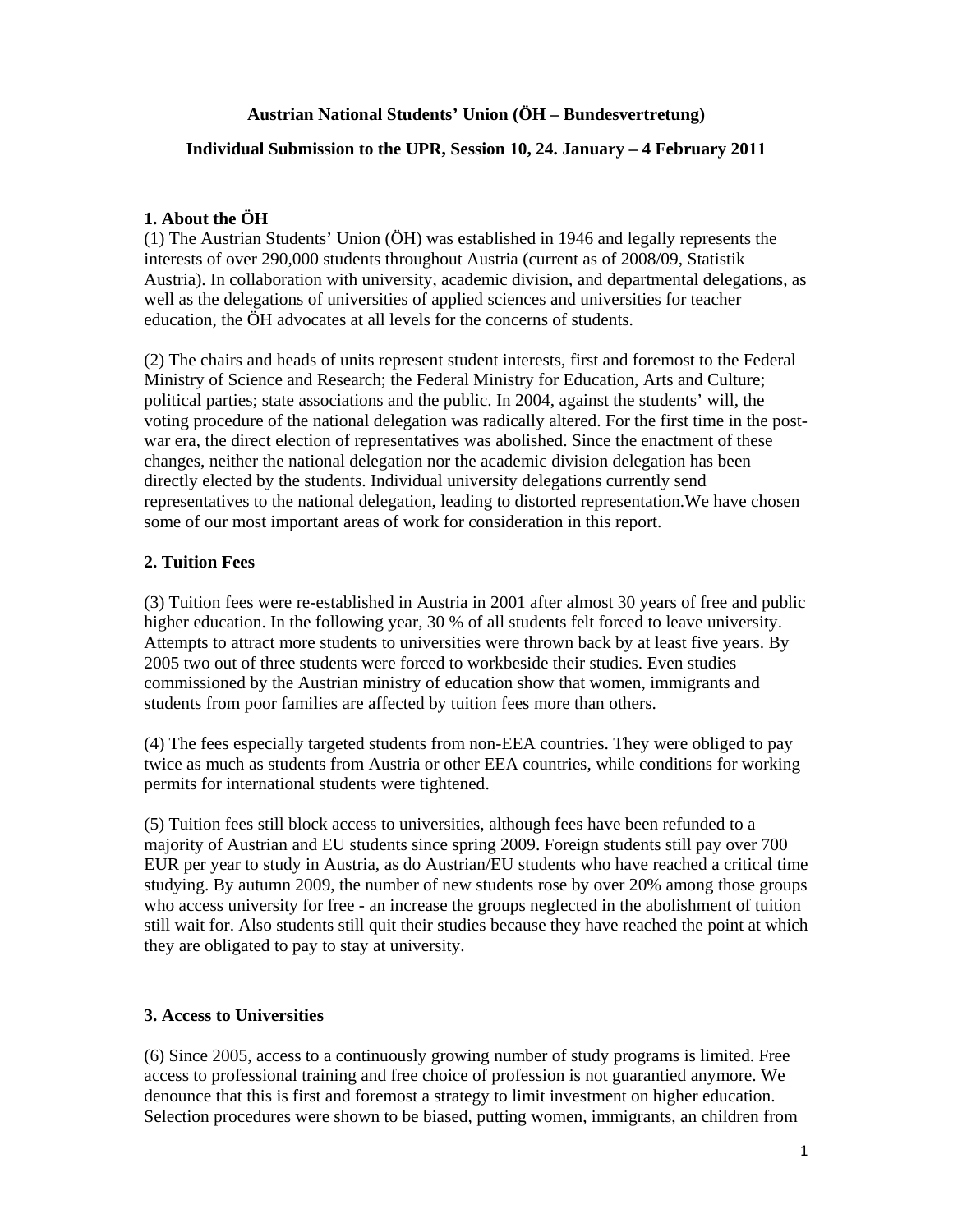poor and/or non-academic households at disadvantage. This has been shown by studies commissioned by the ministry of higher education.

## **4. Social Selection in Austria's (Higher) Education System**

(7) Social Selection in the Austrian Education System does not start at university level but in kindergarten and above all in school. At the age of ten, children are divided into different school systems. This distinction leads to the fact that the educational background of the parents is reproduced in their children. In this regard one talks about so-called "educationally disadvantaged" and "educationally favoured/advantaged" households. This differentiation refers to the highest educational attainment of the father. Only a small part of an age-group is able to pass school and enter a higher education institution but children from an "educationally advantaged" background are a lot more likely to do so. In 2009, 47,5% of students at institutes for higher education came from "educationally favoured" families, while only 18,2% were children of "educationally disadvantaged" families.

(8) Social selectivity has its strongest impact in gainful occupation: 64,4% of students from a lower social stratum have to hold down a job (on average 23,7 hours per week) to earn a living. Furthermore, 37% of these students, in comparison to 9% of the students from a higher social stratum, have already been working in any area before they started their studies. Students from "disadvantaged" backgrounds show an over proportionate weekly working effort (44 hours) because they have to reconcile their studies and jobs. This is why students who declare that it is hard for them to deal with their financial situation are twice as likely as other students to suffer from concentration problems, from stress-related health complaints or psychological problems and are concerned with fears (c.f. paragraph 5 - accessibility).

(9) In Austria there is, besides a base aid (the so called "Familienbeihilfe" – the family grant), a study grant which depends on the salary of the student's parents. This grant operates redistributive but only 25% of all students and approximately half the students from a lower social stratum receive this benefit. Their gainful occupation is the reason why a lot of students from lower social backgrounds lose their grant entitlements. This is because they have to meet certain, very specific, criteria – e.g. a certain study duration, income limits, etc. - to be entitled to receive this benefit. Moreover, the problem is that a lot of students do not know about their rights and possibilities to receive certain benefits. Another problem in connection with the studying grant system is that the parents' revenue turns the balance whether their children are entitled to receive a grant or not. There is a broader tax-based scope in the treatment of incomes from self-employment, farming, etc. This fact favours students from "better-off" backgrounds to receive a studying grant.

#### **5. Accessibility to and at Austrian universities and higher education institutes**

(10) According to an official inquiry by the ministry of science and research (responsible for universities and other institutions of higher education in Austria) in 2009, about 1.3% of Austrian students have a physical handicap, 12% a chronic illness and 8% other health problems. This means, that these groups are still underrepresented if compared to the general population. Also, Universities do not follow legal guidelines for the compulsive employment of chronically ill and handicapped persons.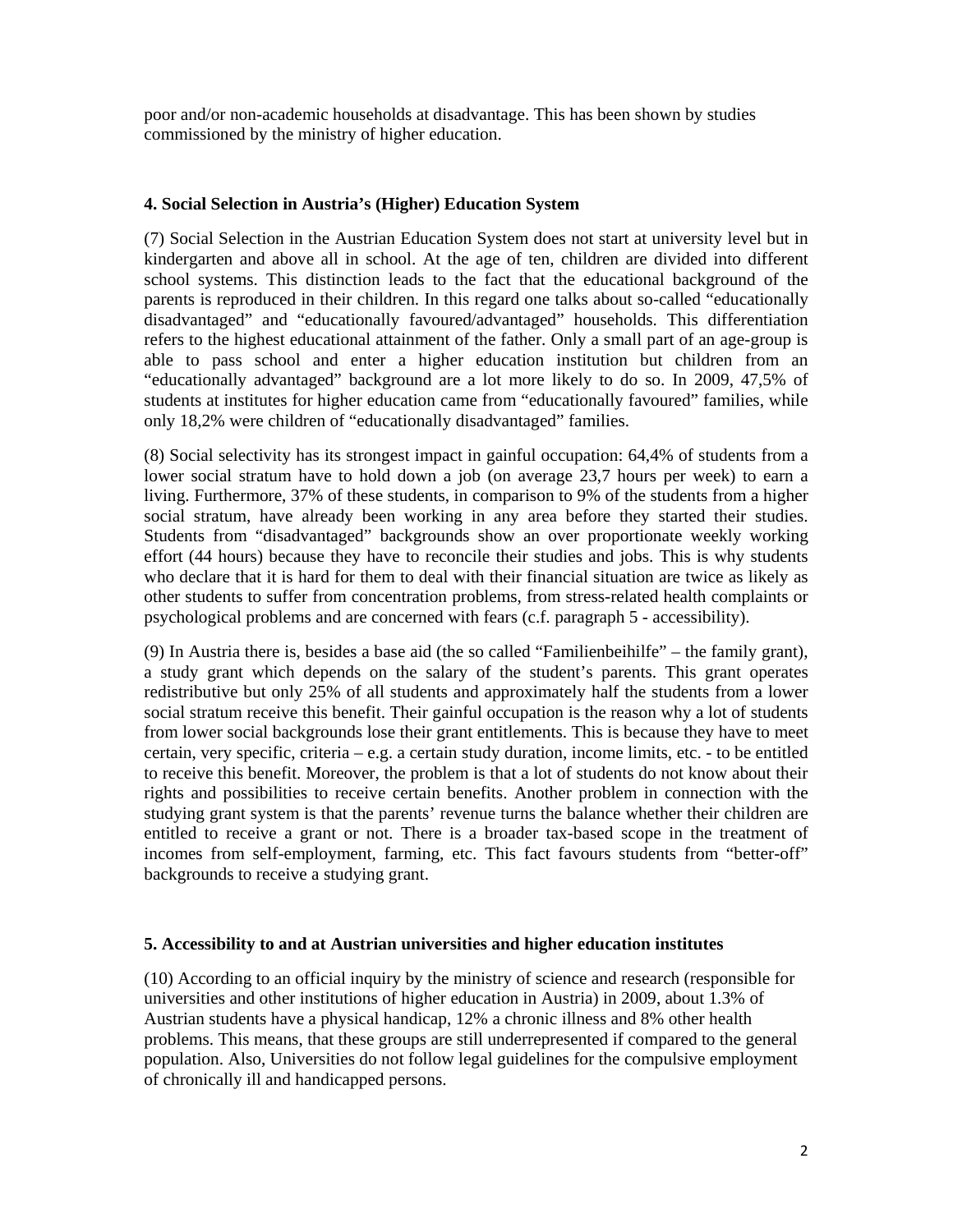(11) Although certain efforts have been taken to give these students equal possibilities at universities, many obstacles remain. Until now disability compensation is virtually unknown in Austrian university law.

(12) Successful on-campus lobbying for implementation of accessibility measures (e.g. for establishing guidance systems and special library) often hinges largely on the local student representatives' personal commitment and assertion. In general, larger institutes of higher education offer significantly better features for students with physical handicaps or chronic illnesses. Chronically ill and handicapped students still depend on the good-will of university administrations.

#### **6. Mental illness among students**

(13) In the last years the number of students affected by mental disorder/illness has risen disturbingly: 22 % of students in Austria feel they suffer from pressure to perform/performance anxiety 20% suffer from depression 20% have low self-esteem 18% are afraid of exams 16% fear for their existence 15% suffer from burn-out 12% feel socially isolated and 7% suffer from eating disorders.

(14) Students of medicine and veterinary medicine are over proportionately represented in these figures, as are students studying at Universities for Arts and at institutions of higher education with a scientific focus. We see a clear relation between these numbers, decreased social welfare for students, worsening study conditions and increased pressure to perform.

# **7.Democratization**

(15) Self-governing bodies were introduced to Universities in 1975. They developed from the necessity of democratizing institutions of higher education and were supposed to reflect the importance of equality of all agents in the tertiary education sector. These structures and their competencies were, however, severely curtailed by reforms of the University Studies Act in 1993 and 2002. A further step in unequal treatment of students and teachers in higher education was taken by establishing the "Fachhochschul"(FH)-sector (universities of applied sciences).

(16) The desire to have contributions from private investment towards education costs in Austria led to the acceptance of organizational structures under private law in the establishment of the FH-sector around 15 years ago. Due to the organizational structure, managing directors of FHs have the possibility to impose hierarchical directives from the top that have to be legally met by all parties. Furthermore, students are bound by "articles of traineeship" under private law to refrain from voicing criticism about their FH. These structures counteract a necessary democratization of the tertiary sector.

(17) The question arises whether the private sector should be allowed to exercise such a high level of influence on decisions in higher education. The Austrian Students' Union (ÖH)